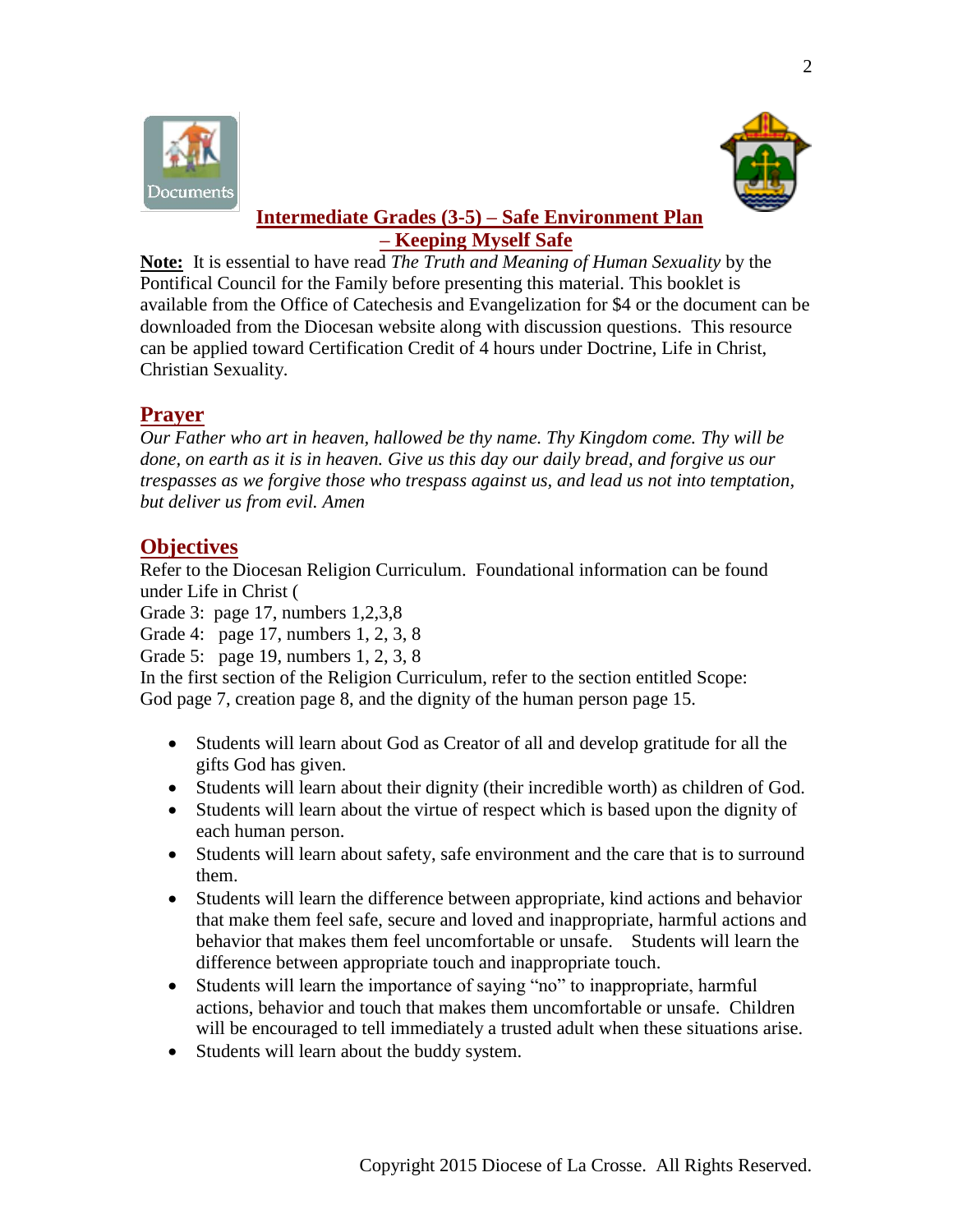### **Teaching Points**

### **Lesson**

God is our Creator. All that God made is good. He made (us) you in His image and likeness. God gave each person a guardian angel, and loving parents, family members, and other adults to watch over and guard you. We need to be grateful to God for all that He has given us.

As a child of God, you have amazing dignity because of the love He has for you. Because you are so important to God and precious in His eyes (cf. Isaiah 43:4), you are to (should) love and respect others and yourself. One way of showing respect is keeping yourself safe.

God loves you very much and wants you to feel safe at all times. You are safe when you are not in danger. Some actions like hitting, shoving, grabbing and pushing are not good and kind. It is important to know the rules that are listed below to keep you from harm and danger:

- No person should ever treat you or touch you in a way that makes you feel uncomfortable or afraid. Always tell someone, like your mommy, daddy, teacher, or grandparents right away when you feel scared and not safe.
- When someone hugs or pats you and if it makes you feel uncomfortable or scared (feel it is not good touch,) tell that person, a child or adult, to STOP. It is O.K. to tell a big person "No", I don't like that, when you feel uncomfortable or scared. It is also OK to run and scream for help.
- Never get in a car with a stranger.
- Scream "I don't know you," if some tries to take you.
- Never go to a friend's house if their parents are not there.
- If you are going for a bike ride, always go with a buddy, and make sure to tell your parents when you leave, and call when you arrive at your friend's house.
- If you are at a friend's house, and a TV program, video or computer program makes you feel uncomfortable, suggest that you would like to watch something different or play a different game. Otherwise, it is ok to say that your parents do not allow you to watch certain programs and then call your parents.